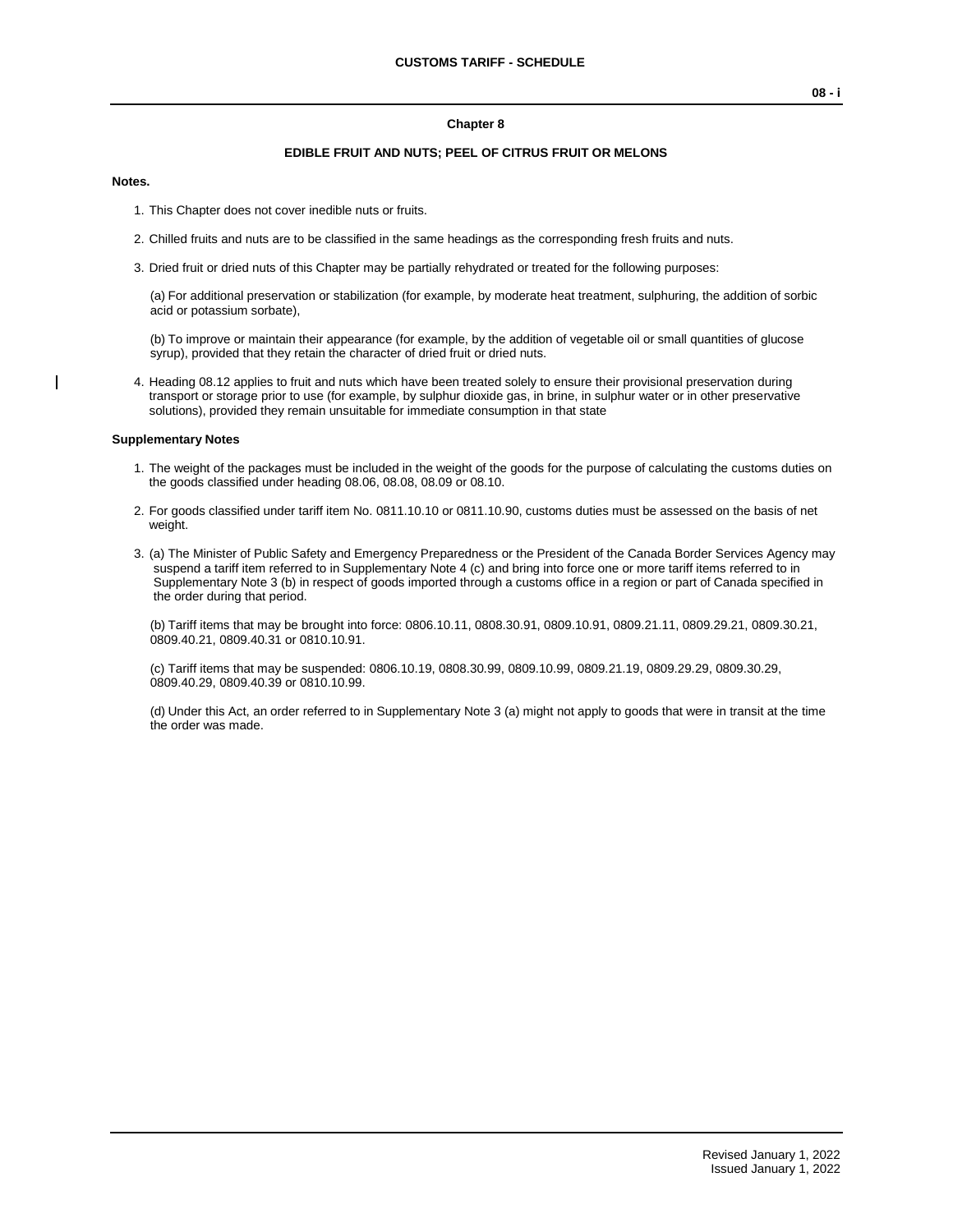| <b>Tariff</b><br><b>SS</b><br>Item | <b>Description of Goods</b>                                                                 | Unit of<br>Meas. | <b>MFN</b><br>Tariff | <b>Applicable</b><br><b>Preferential Tariffs</b>                                                                   |
|------------------------------------|---------------------------------------------------------------------------------------------|------------------|----------------------|--------------------------------------------------------------------------------------------------------------------|
| 08.01                              | Coconuts, Brazil nuts and cashew nuts, fresh or dried, whether or not<br>shelled or peeled. |                  |                      |                                                                                                                    |
|                                    | -Coconuts:                                                                                  |                  |                      |                                                                                                                    |
|                                    | 0801.11.00 00 - - Desiccated                                                                | <b>KGM</b>       | Free                 | CCCT, LDCT, GPT, UST,<br>MXT, CIAT, CT, CRT, IT,<br>PT, COLT, JT, PAT, HNT,<br>KRT, CEUT, UAT,<br>CPTPT, UKT: Free |
|                                    | 0801.12.00 00 - - In the inner shell (endocarp)                                             | <b>KGM</b>       | Free                 | CCCT, LDCT, GPT, UST,<br>MXT, CIAT, CT, CRT, IT,<br>PT, COLT, JT, PAT, HNT,<br>KRT, CEUT, UAT,<br>CPTPT, UKT: Free |
| 0801.19.00 00 - - Other            |                                                                                             | <b>KGM</b>       | Free                 | CCCT, LDCT, GPT, UST,<br>MXT, CIAT, CT, CRT, IT,<br>PT, COLT, JT, PAT, HNT,<br>KRT, CEUT, UAT,<br>CPTPT, UKT: Free |
|                                    | -Brazil nuts:                                                                               |                  |                      |                                                                                                                    |
| 0801.21.00 00 - - In shell         |                                                                                             | <b>KGM</b>       | Free                 | CCCT, LDCT, GPT, UST,<br>MXT, CIAT, CT, CRT, IT,<br>PT, COLT, JT, PAT, HNT,<br>KRT, CEUT, UAT,<br>CPTPT, UKT: Free |
| 0801.22.00 00 - - Shelled          |                                                                                             | <b>KGM</b>       | Free                 | CCCT, LDCT, GPT, UST,<br>MXT, CIAT, CT, CRT, IT,<br>PT, COLT, JT, PAT, HNT,<br>KRT, CEUT, UAT,<br>CPTPT, UKT: Free |
|                                    | -Cashew nuts:                                                                               |                  |                      |                                                                                                                    |
| 0801.31.00 00 - - In shell         |                                                                                             | KGM              | Free                 | CCCT, LDCT, GPT, UST,<br>MXT, CIAT, CT, CRT, IT,<br>PT, COLT, JT, PAT, HNT,<br>KRT, CEUT, UAT,<br>CPTPT, UKT: Free |
| 0801.32.00 00 - - Shelled          |                                                                                             | KGM              | Free                 | CCCT, LDCT, GPT, UST,<br>MXT, CIAT, CT, CRT, IT,<br>PT, COLT, JT, PAT, HNT,<br>KRT, CEUT, UAT,<br>CPTPT, UKT: Free |
| 08.02                              | Other nuts, fresh or dried, whether or not shelled or peeled.                               |                  |                      |                                                                                                                    |
|                                    | -Almonds:                                                                                   |                  |                      |                                                                                                                    |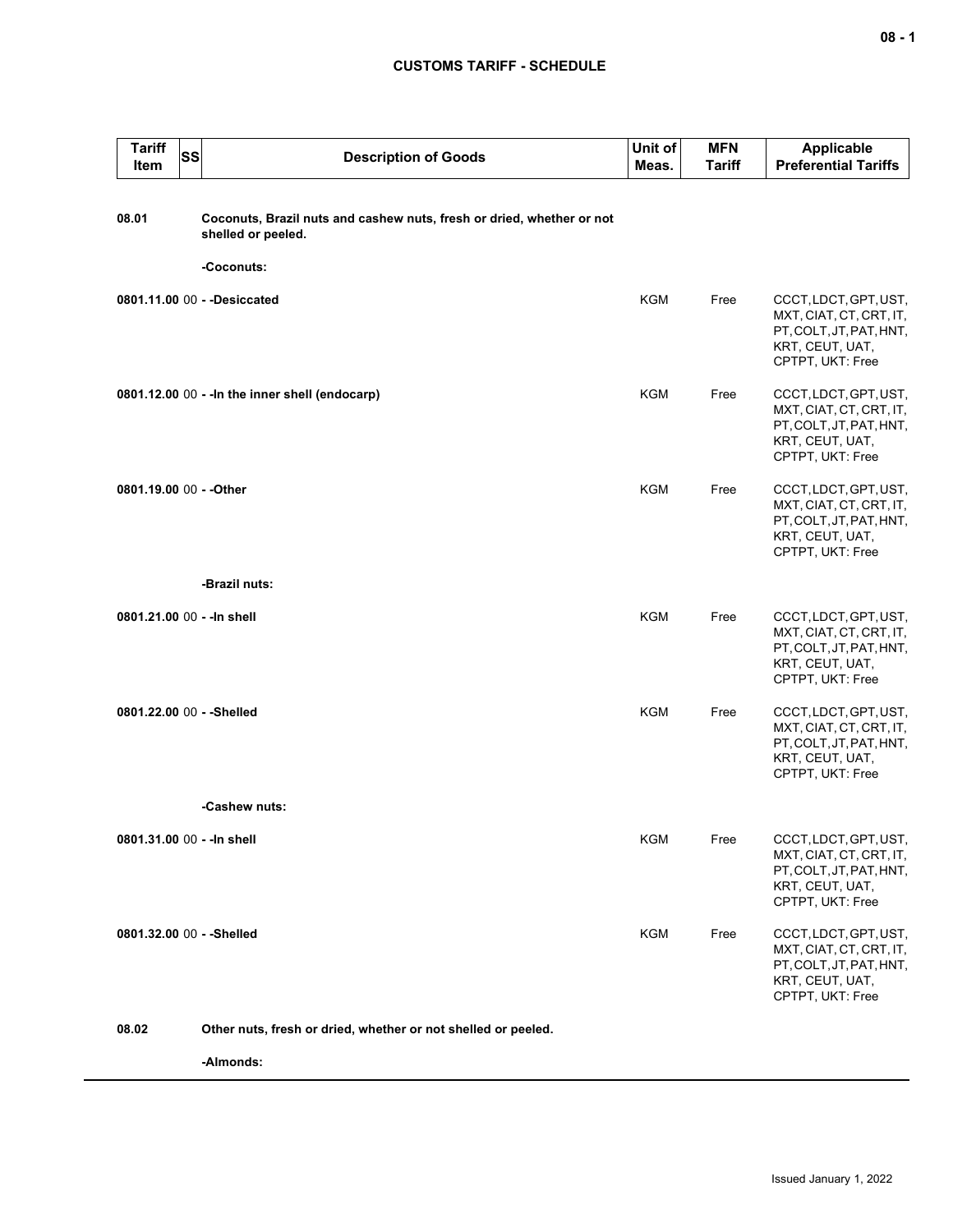| <b>Tariff</b><br><b>SS</b><br>Item | <b>Description of Goods</b>            | Unit of<br>Meas. | <b>MFN</b><br><b>Tariff</b> | Applicable<br><b>Preferential Tariffs</b>                                                                          |
|------------------------------------|----------------------------------------|------------------|-----------------------------|--------------------------------------------------------------------------------------------------------------------|
| 0802.11.00 00 - - In shell         |                                        | <b>KGM</b>       | Free                        | CCCT, LDCT, GPT, UST,<br>MXT, CIAT, CT, CRT, IT,<br>PT, COLT, JT, PAT, HNT,<br>KRT, CEUT, UAT,<br>CPTPT, UKT: Free |
| 0802.12.00 00 - - Shelled          |                                        | <b>KGM</b>       | Free                        | CCCT, LDCT, GPT, UST,<br>MXT, CIAT, CT, CRT, IT,<br>PT, COLT, JT, PAT, HNT,<br>KRT, CEUT, UAT,<br>CPTPT, UKT: Free |
|                                    | -Hazelnuts or filberts (Corylus spp.): |                  |                             |                                                                                                                    |
| 0802.21.00 00 - - In shell         |                                        | <b>KGM</b>       | Free                        | CCCT, LDCT, GPT, UST,<br>MXT, CIAT, CT, CRT, IT,<br>PT, COLT, JT, PAT, HNT,<br>KRT, CEUT, UAT,<br>CPTPT, UKT: Free |
| 0802.22.00 00 - - Shelled          |                                        | <b>KGM</b>       | Free                        | CCCT, LDCT, GPT, UST,<br>MXT, CIAT, CT, CRT, IT,<br>PT, COLT, JT, PAT, HNT,<br>KRT, CEUT, UAT,<br>CPTPT, UKT: Free |
|                                    | -Walnuts:                              |                  |                             |                                                                                                                    |
| 0802.31.00 00 - - In shell         |                                        | <b>KGM</b>       | Free                        | CCCT, LDCT, GPT, UST,<br>MXT, CIAT, CT, CRT, IT,<br>PT, COLT, JT, PAT, HNT,<br>KRT, CEUT, UAT,<br>CPTPT, UKT: Free |
| 0802.32.00 00 - - Shelled          |                                        | KGM              | Free                        | CCCT, LDCT, GPT, UST,<br>MXT, CIAT, CT, CRT, IT,<br>PT, COLT, JT, PAT, HNT,<br>KRT, CEUT, UAT,<br>CPTPT, UKT: Free |
|                                    | -Chestnuts (Castanea spp.):            |                  |                             |                                                                                                                    |
| 0802.41.00 00 - - In shell         |                                        | KGM              | Free                        | CCCT, LDCT, GPT, UST,<br>MXT, CIAT, CT, CRT, IT,<br>PT, COLT, JT, PAT, HNT,<br>KRT, CEUT, UAT,<br>CPTPT, UKT: Free |
| 0802.42.00 00 - - Shelled          |                                        | <b>KGM</b>       | Free                        | CCCT, LDCT, GPT, UST,<br>MXT, CIAT, CT, CRT, IT,<br>PT, COLT, JT, PAT, HNT,<br>KRT, CEUT, UAT,<br>CPTPT, UKT: Free |
|                                    | -Pistachios:                           |                  |                             |                                                                                                                    |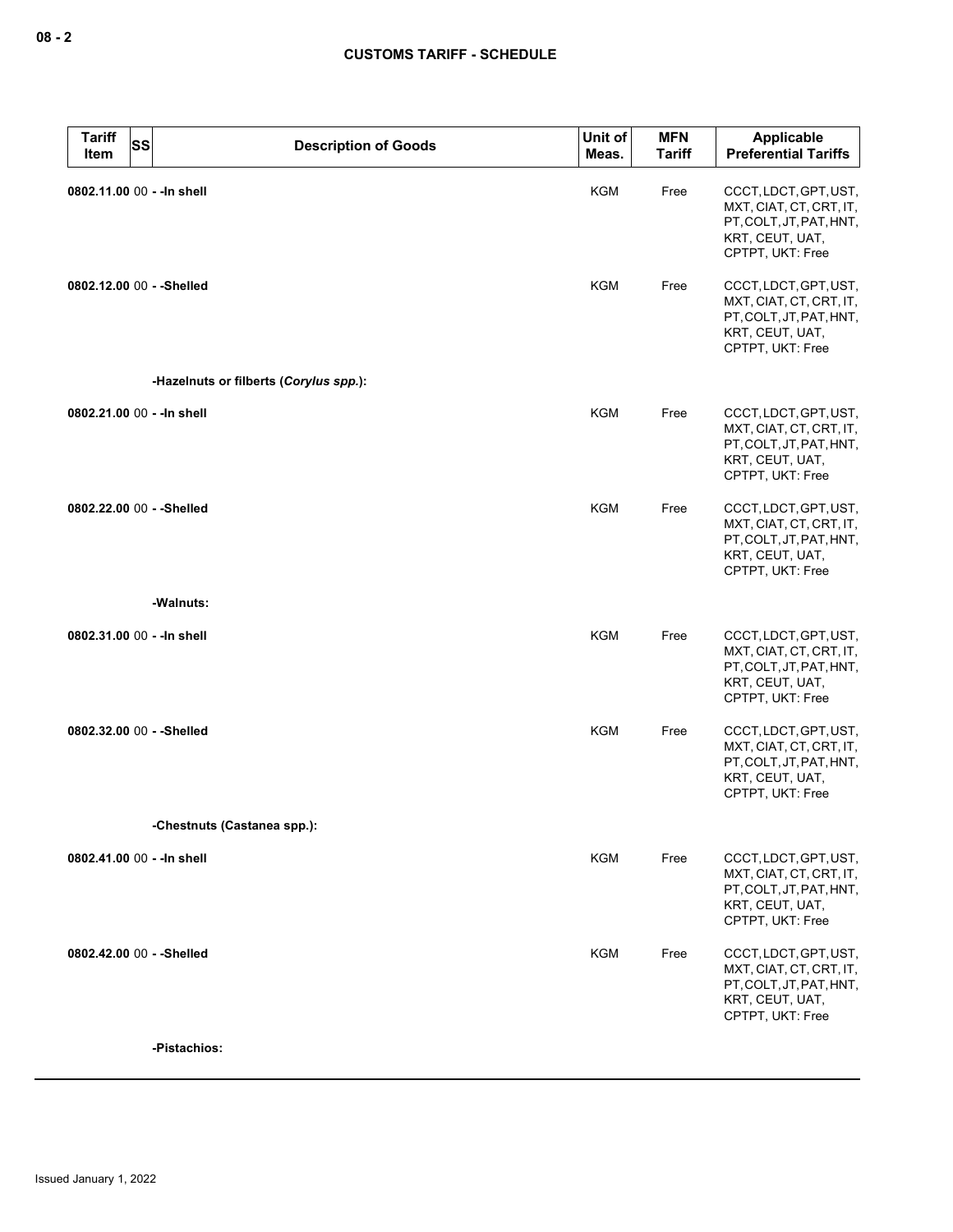| Tariff<br><b>SS</b>        | <b>Description of Goods</b>           | Unit of    | <b>MFN</b>    | Applicable                                                                                                         |
|----------------------------|---------------------------------------|------------|---------------|--------------------------------------------------------------------------------------------------------------------|
| Item                       |                                       | Meas.      | <b>Tariff</b> | <b>Preferential Tariffs</b>                                                                                        |
| 0802.51.00 00 - - In shell |                                       | <b>KGM</b> | Free          | CCCT, LDCT, GPT, UST,<br>MXT, CIAT, CT, CRT, IT,<br>PT, COLT, JT, PAT, HNT,<br>KRT, CEUT, UAT,<br>CPTPT, UKT: Free |
| 0802.52.00 00 - - Shelled  |                                       | KGM        | Free          | CCCT, LDCT, GPT, UST,<br>MXT, CIAT, CT, CRT, IT,<br>PT, COLT, JT, PAT, HNT,<br>KRT, CEUT, UAT,<br>CPTPT, UKT: Free |
|                            | -Macadamia nuts:                      |            |               |                                                                                                                    |
| 0802.61.00 00 - - In shell |                                       | <b>KGM</b> | Free          | CCCT, LDCT, GPT, UST,<br>MXT, CIAT, CT, CRT, IT,<br>PT, COLT, JT, PAT, HNT,<br>KRT, CEUT, UAT,<br>CPTPT, UKT: Free |
| 0802.62.00 00 - - Shelled  |                                       | <b>KGM</b> | Free          | CCCT, LDCT, GPT, UST,<br>MXT, CIAT, CT, CRT, IT,<br>PT, COLT, JT, PAT, HNT,<br>KRT, CEUT, UAT,<br>CPTPT, UKT: Free |
|                            | 0802.70.00 00 -Kola nuts (Cola spp.)  | KGM        | Free          | CCCT, LDCT, GPT, UST,<br>MXT, CIAT, CT, CRT, IT,<br>PT, COLT, JT, PAT, HNT,<br>KRT, CEUT, UAT,<br>CPTPT, UKT: Free |
|                            | 0802.80.00 00 - Areca nuts            | <b>KGM</b> | Free          | CCCT, LDCT, GPT, UST,<br>MXT, CIAT, CT, CRT, IT,<br>PT, COLT, JT, PAT, HNT,<br>KRT, CEUT, UAT,<br>CPTPT, UKT: Free |
|                            | -Other:                               |            |               |                                                                                                                    |
|                            | 0802.91.00 00 - - Pine nuts, in shell | <b>KGM</b> | Free          | CCCT, LDCT, GPT, UST,<br>MXT, CIAT, CT, CRT, IT,<br>PT, COLT, JT, PAT, HNT,<br>KRT, CEUT, UAT,<br>CPTPT, UKT: Free |
|                            | 0802.92.00 00 - - Pine nuts, shelled  | KGM        | Free          | CCCT, LDCT, GPT, UST,<br>MXT, CIAT, CT, CRT, IT,<br>PT, COLT, JT, PAT, HNT,<br>KRT, CEUT, UAT,<br>CPTPT, UKT: Free |

 $\mathbf I$ 

 $\blacksquare$  $\blacksquare$  $\blacksquare$  $\blacksquare$  $\mathbf{I}$ 

 $\mathbf{I}$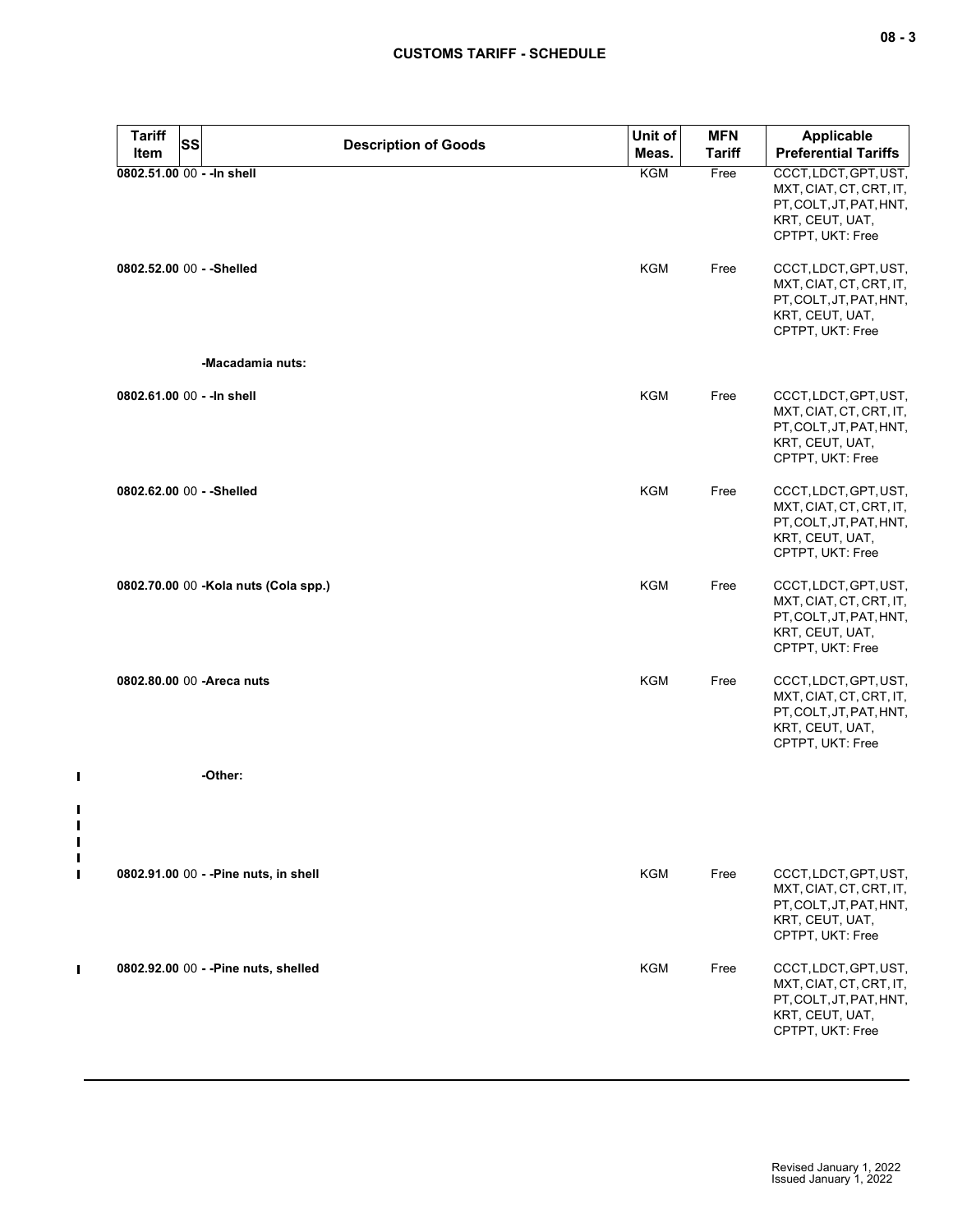| Tariff<br>Item           | SS | <b>Description of Goods</b>                                                            | Unit of<br>Meas.  | <b>MFN</b><br>Tariff | <b>Applicable</b><br><b>Preferential Tariffs</b>                                                                   |
|--------------------------|----|----------------------------------------------------------------------------------------|-------------------|----------------------|--------------------------------------------------------------------------------------------------------------------|
| 0802.99.00               |    | --Other                                                                                |                   | Free                 | CCCT, LDCT, GPT, UST,<br>MXT, CIAT, CT, CRT, IT,<br>PT, COLT, JT, PAT, HNT,<br>KRT, CEUT, UAT,<br>CPTPT, UKT: Free |
|                          |    | $---Pecans:$                                                                           | KGM               |                      |                                                                                                                    |
|                          |    |                                                                                        | KGM               |                      |                                                                                                                    |
|                          |    |                                                                                        | KGM               |                      |                                                                                                                    |
| 08.03                    |    | Bananas, including plantains, fresh or dried.                                          |                   |                      |                                                                                                                    |
| 0803.10.00 00 -Plantains |    |                                                                                        | <b>KGM</b>        | Free                 | CCCT, LDCT, GPT, UST,<br>MXT, CIAT, CT, CRT, IT,<br>PT, COLT, JT, PAT, HNT,<br>KRT, CEUT, UAT,<br>CPTPT, UKT: Free |
| 0803.90.00               |    | -Other                                                                                 |                   | Free                 | CCCT, LDCT, GPT, UST,<br>MXT, CIAT, CT, CRT, IT,<br>PT, COLT, JT, PAT, HNT,<br>KRT, CEUT, UAT,<br>CPTPT, UKT: Free |
|                          |    |                                                                                        | KGM               |                      |                                                                                                                    |
|                          |    |                                                                                        | KGM               |                      |                                                                                                                    |
| 08.04                    |    | Dates, figs, pineapples, avocados, guavas, mangoes and mangosteens,<br>fresh or dried. |                   |                      |                                                                                                                    |
| 0804.10.00               |    | -Dates                                                                                 |                   | Free                 | CCCT, LDCT, GPT, UST,<br>MXT, CIAT, CT, CRT, IT,<br>PT, COLT, JT, PAT, HNT,<br>KRT, CEUT, UAT,<br>CPTPT, UKT: Free |
|                          |    |                                                                                        | <b>KGM</b><br>KGM |                      |                                                                                                                    |
| 0804.20.00               |    | -Figs                                                                                  |                   | Free                 | CCCT, LDCT, GPT, UST,<br>MXT, CIAT, CT, CRT, IT,<br>PT, COLT, JT, PAT, HNT,<br>KRT, CEUT, UAT,<br>CPTPT, UKT: Free |
|                          |    |                                                                                        | <b>KGM</b>        |                      |                                                                                                                    |
|                          |    |                                                                                        | <b>KGM</b>        |                      |                                                                                                                    |
| 0804.30.00               |    | -Pineapples                                                                            |                   | Free                 | CCCT, LDCT, GPT, UST,<br>MXT, CIAT, CT, CRT, IT,<br>PT, COLT, JT, PAT, HNT,<br>KRT, CEUT, UAT,                     |
|                          |    |                                                                                        |                   |                      | CPTPT, UKT: Free                                                                                                   |
|                          |    | - - - - -Fresh:                                                                        |                   |                      |                                                                                                                    |
|                          |    |                                                                                        | KGM<br>KGM        |                      |                                                                                                                    |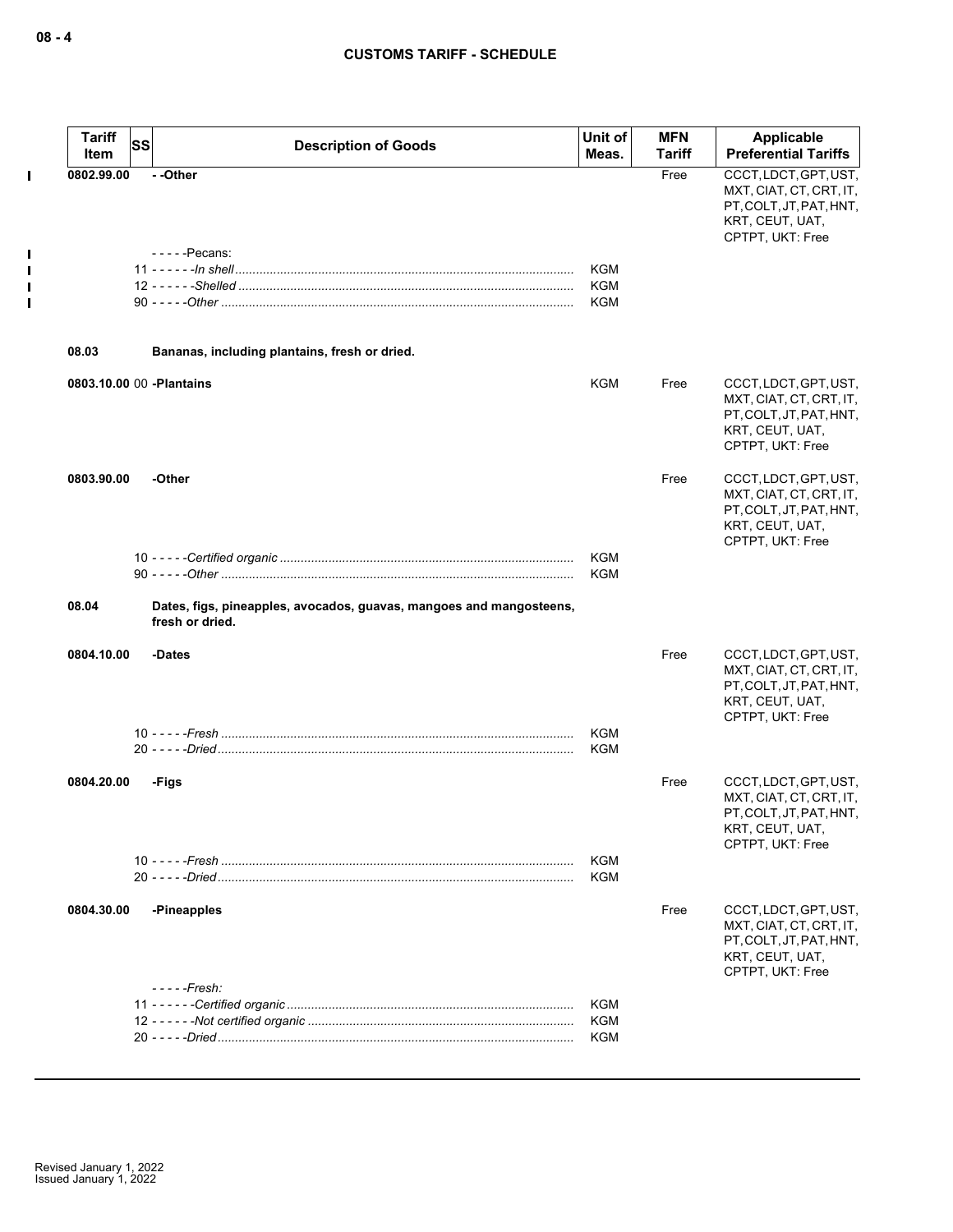| <b>Tariff</b><br><b>SS</b><br>Item | <b>Description of Goods</b>                                                                          | Unit of<br>Meas.  | <b>MFN</b><br><b>Tariff</b> | <b>Applicable</b><br><b>Preferential Tariffs</b>                                                                   |
|------------------------------------|------------------------------------------------------------------------------------------------------|-------------------|-----------------------------|--------------------------------------------------------------------------------------------------------------------|
| 0804.40.00 00 -Avocados            |                                                                                                      | <b>KGM</b>        | Free                        | CCCT, LDCT, GPT, UST,<br>MXT, CIAT, CT, CRT, IT,<br>PT, COLT, JT, PAT, HNT,<br>KRT, CEUT, UAT,<br>CPTPT, UKT: Free |
| 0804.50.00                         | -Guavas, mangoes and mangosteens                                                                     |                   | Free                        | CCCT, LDCT, GPT, UST,<br>MXT, CIAT, CT, CRT, IT,<br>PT, COLT, JT, PAT, HNT,<br>KRT, CEUT, UAT,<br>CPTPT, UKT: Free |
|                                    |                                                                                                      | <b>KGM</b><br>KGM |                             |                                                                                                                    |
| 08.05                              | Citrus fruit, fresh or dried.                                                                        |                   |                             |                                                                                                                    |
| 0805.10.00                         | -Oranges                                                                                             |                   | Free                        | CCCT, LDCT, GPT, UST,<br>MXT, CIAT, CT, CRT, IT,<br>PT, COLT, JT, PAT, HNT,<br>KRT, CEUT, UAT,<br>CPTPT, UKT: Free |
|                                    |                                                                                                      | KGM               |                             |                                                                                                                    |
|                                    | -Mandarins (including tangerines and satsumas); clementines, wilkings<br>and similar citrus hybrids: | KGM               |                             |                                                                                                                    |
|                                    | 0805.21.00 00 - - Mandarins (including tangerines and satsumas)                                      | KGM               | Free                        | CCCT, LDCT, GPT, UST,<br>MXT, CIAT, CT, CRT, IT,<br>PT, COLT, JT, PAT, HNT,<br>KRT, CEUT, UAT,<br>CPTPT, UKT: Free |
|                                    | 0805.22.00 00 - - Clementines                                                                        | <b>KGM</b>        | Free                        | CCCT, LDCT, GPT, UST,<br>MXT, CIAT, CT, CRT, IT,<br>PT, COLT, JT, PAT, HNT,<br>KRT, CEUT, UAT,<br>CPTPT, UKT: Free |
| 0805.29.00 00 - - Other            |                                                                                                      | KGM               | Free                        | CCCT, LDCT, GPT, UST,<br>MXT, CIAT, CT, CRT, IT,<br>PT, COLT, JT, PAT, HNT,<br>KRT, CEUT, UAT,<br>CPTPT, UKT: Free |
| 0805.40.00                         | -Grapefruit and pomelos                                                                              |                   | Free                        | CCCT, LDCT, GPT, UST,<br>MXT, CIAT, CT, CRT, IT,<br>PT, COLT, JT, PAT, HNT,<br>KRT, CEUT, UAT,<br>CPTPT, UKT: Free |
|                                    |                                                                                                      | KGM<br><b>KGM</b> |                             |                                                                                                                    |

 $\mathbf{I}$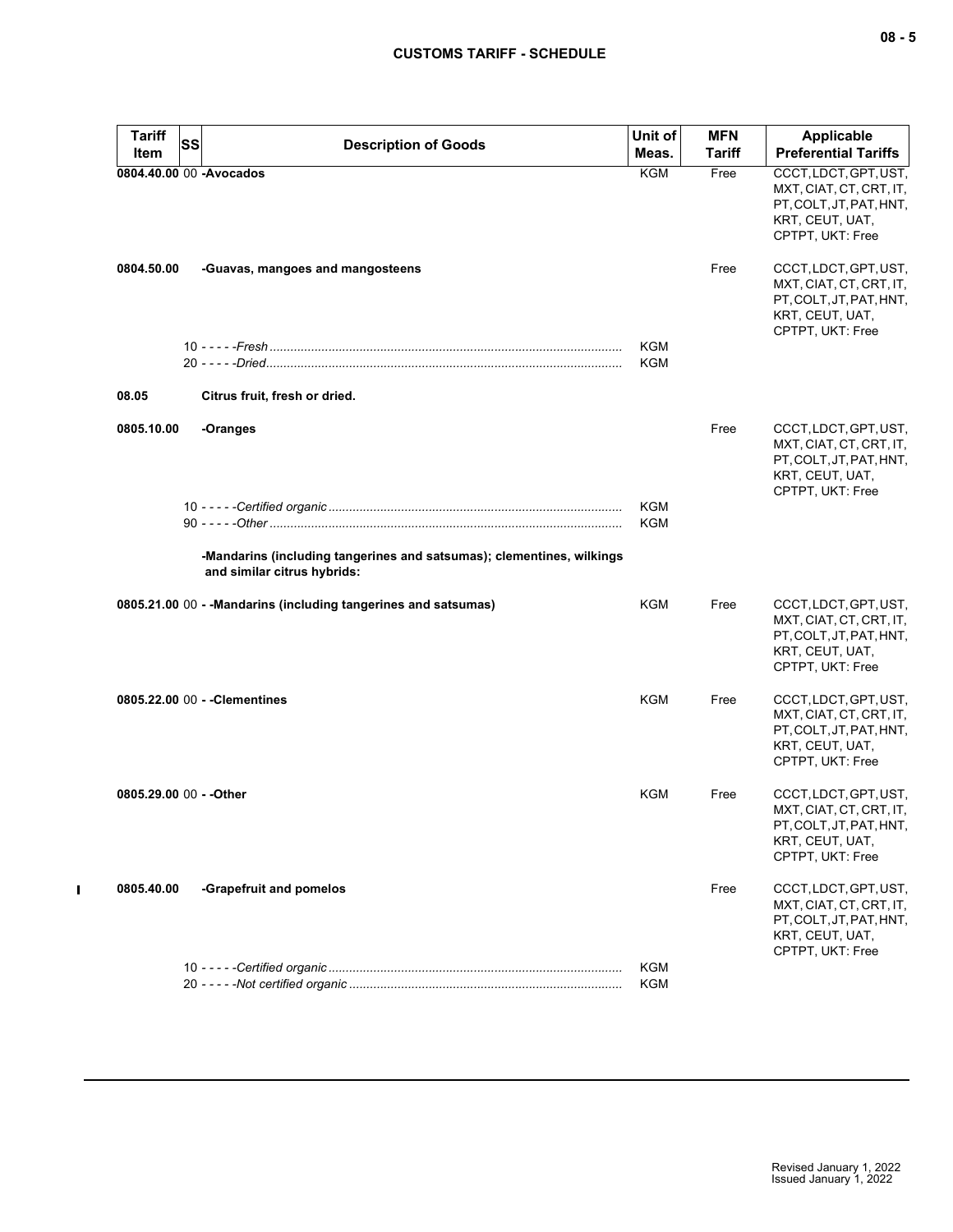| <b>Tariff</b><br>Item | SS<br><b>Description of Goods</b>                                                                                                                                                                                                                                | Unit of<br>Meas.         | MFN<br>Tariff      | <b>Applicable</b><br><b>Preferential Tariffs</b>                                                                   |
|-----------------------|------------------------------------------------------------------------------------------------------------------------------------------------------------------------------------------------------------------------------------------------------------------|--------------------------|--------------------|--------------------------------------------------------------------------------------------------------------------|
| 0805.50.00            | -Lemons (Citrus limon, Citrus limonum) and limes (Citrus aurantifolia,<br>Citrus latifolia)                                                                                                                                                                      |                          | Free               | CCCT, LDCT, GPT, UST,<br>MXT, CIAT, CT, CRT, IT,<br>PT, COLT, JT, PAT, HNT,<br>KRT, CEUT, UAT,<br>CPTPT, UKT: Free |
|                       | -----Fresh, certified organic:                                                                                                                                                                                                                                   |                          |                    |                                                                                                                    |
|                       |                                                                                                                                                                                                                                                                  | <b>KGM</b><br><b>KGM</b> |                    |                                                                                                                    |
|                       | -----Fresh, not certified organic:                                                                                                                                                                                                                               |                          |                    |                                                                                                                    |
|                       |                                                                                                                                                                                                                                                                  | KGM                      |                    |                                                                                                                    |
|                       |                                                                                                                                                                                                                                                                  | <b>KGM</b>               |                    |                                                                                                                    |
|                       |                                                                                                                                                                                                                                                                  | <b>KGM</b>               |                    |                                                                                                                    |
| 0805.90.00            | -Other                                                                                                                                                                                                                                                           |                          | Free               | CCCT, LDCT, GPT, UST,<br>MXT, CIAT, CT, CRT, IT,<br>PT, COLT, JT, PAT, HNT,<br>KRT, CEUT, UAT,<br>CPTPT, UKT: Free |
|                       |                                                                                                                                                                                                                                                                  | <b>KGM</b>               |                    |                                                                                                                    |
|                       |                                                                                                                                                                                                                                                                  | <b>KGM</b>               |                    |                                                                                                                    |
| 08.06                 | Grapes, fresh or dried.                                                                                                                                                                                                                                          |                          |                    |                                                                                                                    |
| 0806.10               | -Fresh                                                                                                                                                                                                                                                           |                          |                    |                                                                                                                    |
|                       | ---Grapes of the species Vitis labrusca, in their natural state:                                                                                                                                                                                                 |                          |                    |                                                                                                                    |
|                       | 0806.10.11 00 - - - - Imported during such period specified by order of the Minister of Public<br>Safety and Emergency Preparedness or the President of the Canada<br>Border Services Agency, not exceeding 15 weeks in any 12 month period<br>ending 31st March | KGM                      | 1.41 $\not\in$ /kg | CCCT, LDCT, UST,<br>MXT, CIAT, CT, CRT, IT,<br>PT, COLT, JT, PAT, HNT,<br>KRT, CEUT, UAT,<br>CPTPT, UKT: Free      |
|                       | 0806.10.19 00 - - - - Other                                                                                                                                                                                                                                      | <b>KGM</b>               | Free               | CCCT, LDCT, GPT, UST,<br>MXT, CIAT, CT, CRT, IT,<br>PT, COLT, JT, PAT, HNT,<br>KRT, CEUT, UAT,<br>CPTPT, UKT: Free |
|                       | ---Other:                                                                                                                                                                                                                                                        |                          |                    |                                                                                                                    |
| 0806.10.91            | - - - - In their natural state                                                                                                                                                                                                                                   |                          | Free               | CCCT, LDCT, GPT, UST,<br>MXT, CIAT, CT, CRT, IT,<br>PT, COLT, JT, PAT, HNT,<br>KRT, CEUT, UAT,<br>CPTPT, UKT: Free |
|                       |                                                                                                                                                                                                                                                                  | <b>KGM</b><br>KGM        |                    |                                                                                                                    |
|                       | 0806.10.99 00 - - - - Other                                                                                                                                                                                                                                      | KGM                      | 6%                 | CCCT, LDCT, UST,<br>MXT, CIAT, CT, CRT, IT,<br>PT, COLT, JT, PAT, HNT,<br>KRT, CEUT, UAT,<br>CPTPT, UKT: Free      |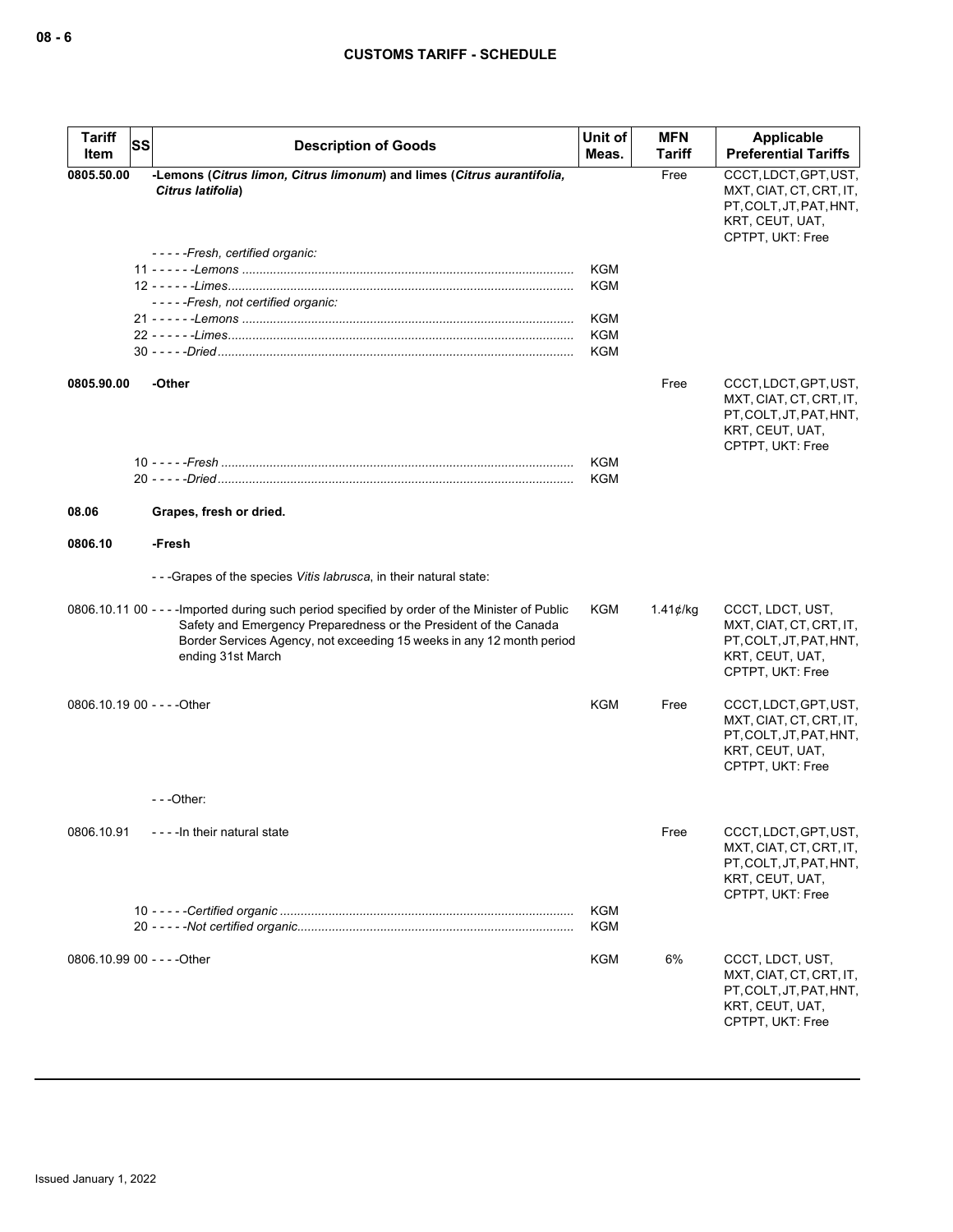| $\sim$<br>$\sim$ |  |  |
|------------------|--|--|
|------------------|--|--|

| <b>Tariff</b><br>Item | SS<br><b>Description of Goods</b>                           | Unit of<br>Meas.         | <b>MFN</b><br>Tariff | <b>Applicable</b><br><b>Preferential Tariffs</b>                                                                        |
|-----------------------|-------------------------------------------------------------|--------------------------|----------------------|-------------------------------------------------------------------------------------------------------------------------|
| 0806.20.00 00 -Dried  |                                                             | <b>KGM</b>               | Free                 | CCCT, LDCT, GPT, UST,<br>MXT, CIAT, CT, CRT, IT,<br>SLT, PT, COLT, JT, PAT,<br>HNT, KRT, CEUT, UAT,<br>CPTPT, UKT: Free |
| 08.07                 | Melons (including watermelons) and papaws (papayas), fresh. |                          |                      |                                                                                                                         |
|                       | -Melons (including watermelons):                            |                          |                      |                                                                                                                         |
| 0807.11.00            | - - Watermelons                                             |                          | Free                 | CCCT, LDCT, GPT, UST,<br>MXT, CIAT, CT, CRT, IT,<br>SLT, PT, COLT, JT, PAT,<br>HNT, KRT, CEUT, UAT,<br>CPTPT, UKT: Free |
|                       |                                                             | <b>KGM</b><br><b>KGM</b> |                      |                                                                                                                         |
| 0807.19.00            | - -Other                                                    |                          | Free                 | CCCT, LDCT, GPT, UST,<br>MXT, CIAT, CT, CRT, IT,<br>SLT, PT, COLT, JT, PAT,<br>HNT, KRT, CEUT, UAT,<br>CPTPT, UKT: Free |
|                       |                                                             | KGM<br>KGM<br>KGM        |                      |                                                                                                                         |
| 0807.20.00            | -Papaws (papayas)                                           |                          | Free                 | CCCT, LDCT, GPT, UST,<br>MXT, CIAT, CT, CRT, IT,<br>PT, COLT, JT, PAT, HNT,<br>KRT, CEUT, UAT,<br>CPTPT, UKT: Free      |
|                       |                                                             | KGM<br><b>KGM</b>        |                      |                                                                                                                         |
| 08.08                 | Apples, pears and quinces, fresh.                           |                          |                      |                                                                                                                         |
| 0808.10               | -Apples                                                     |                          |                      |                                                                                                                         |
| 0808.10.10            | - - - In their natural state                                |                          | Free                 | CCCT, LDCT, GPT, UST,<br>MXT, CIAT, CT, CRT, IT,<br>PT, COLT, JT, PAT, HNT,<br>KRT, CEUT, UAT,<br>CPTPT, UKT: Free      |
|                       | -----For processing:                                        |                          |                      |                                                                                                                         |
|                       |                                                             | <b>KGM</b><br><b>KGM</b> |                      |                                                                                                                         |
|                       |                                                             | KGM                      |                      |                                                                                                                         |
|                       |                                                             | KGM                      |                      |                                                                                                                         |
|                       |                                                             | KGM                      |                      |                                                                                                                         |
|                       |                                                             | <b>KGM</b>               |                      |                                                                                                                         |
|                       |                                                             | KGM                      |                      |                                                                                                                         |
|                       |                                                             | KGM                      |                      |                                                                                                                         |
|                       |                                                             |                          |                      |                                                                                                                         |
|                       | -----Certified organic:                                     | <b>KGM</b>               |                      |                                                                                                                         |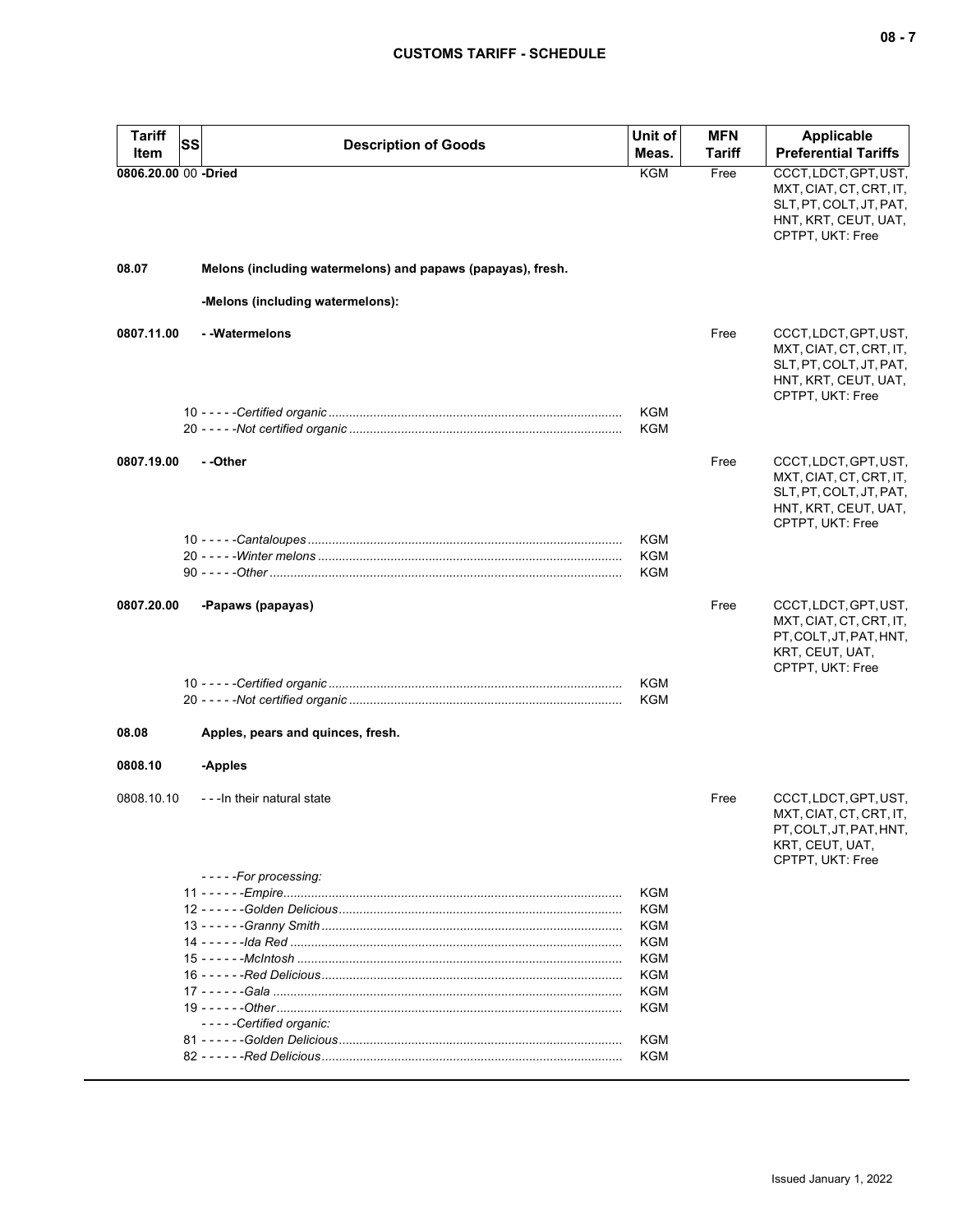| <b>Tariff</b><br>Item     | SS<br><b>Description of Goods</b>                                                                                                                                                                                                                                | Unit of<br>Meas.         | MFN<br><b>Tariff</b>                      | <b>Applicable</b><br><b>Preferential Tariffs</b>                                                                   |
|---------------------------|------------------------------------------------------------------------------------------------------------------------------------------------------------------------------------------------------------------------------------------------------------------|--------------------------|-------------------------------------------|--------------------------------------------------------------------------------------------------------------------|
|                           |                                                                                                                                                                                                                                                                  | <b>KGM</b>               |                                           |                                                                                                                    |
|                           |                                                                                                                                                                                                                                                                  | <b>KGM</b>               |                                           |                                                                                                                    |
|                           |                                                                                                                                                                                                                                                                  | <b>KGM</b>               |                                           |                                                                                                                    |
|                           | - - - - -Other:                                                                                                                                                                                                                                                  |                          |                                           |                                                                                                                    |
|                           |                                                                                                                                                                                                                                                                  | <b>KGM</b>               |                                           |                                                                                                                    |
|                           |                                                                                                                                                                                                                                                                  | <b>KGM</b>               |                                           |                                                                                                                    |
|                           |                                                                                                                                                                                                                                                                  | <b>KGM</b>               |                                           |                                                                                                                    |
|                           |                                                                                                                                                                                                                                                                  | KGM                      |                                           |                                                                                                                    |
|                           |                                                                                                                                                                                                                                                                  | <b>KGM</b>               |                                           |                                                                                                                    |
|                           |                                                                                                                                                                                                                                                                  | <b>KGM</b>               |                                           |                                                                                                                    |
|                           |                                                                                                                                                                                                                                                                  | <b>KGM</b><br><b>KGM</b> |                                           |                                                                                                                    |
|                           |                                                                                                                                                                                                                                                                  |                          |                                           |                                                                                                                    |
| 0808.10.90 00 - - - Other |                                                                                                                                                                                                                                                                  | <b>KGM</b>               | 8.5%                                      | CCCT, LDCT, UST,<br>MXT, CT, CRT, IT, PT,<br>COLT, JT, PAT, HNT,<br>KRT, CEUT, UAT,<br>CPTPT, UKT: Free<br>GPT: 5% |
| 0808.30                   | -Pears                                                                                                                                                                                                                                                           |                          |                                           |                                                                                                                    |
|                           | 0808.30.10 00 - - - For processing                                                                                                                                                                                                                               | <b>KGM</b>               | Free                                      | CCCT, LDCT, UST,<br>MXT, CT, CRT, IT, PT,<br>COLT, JT, PAT, HNT,<br>KRT, CEUT, UAT,<br>CPTPT, UKT: Free            |
|                           | $--$ Other:                                                                                                                                                                                                                                                      |                          |                                           |                                                                                                                    |
|                           | 0808.30.91 00 - - - - Imported during such period specified by order of the Minister of Public<br>Safety and Emergency Preparedness or the President of the Canada<br>Border Services Agency, not exceeding 24 weeks in any 12 month period<br>ending 31st March | KGM                      | $2.81$ ¢/kg but<br>not less than<br>10.5% | AUT, NZT, CCCT, LDCT,<br>UST, MXT, CT, CRT, IT,<br>PT, COLT, JT, PAT, HNT,<br>KRT, CEUT, UAT,<br>CPTPT, UKT: Free  |
| 0808.30.99                | $- - -$ Other                                                                                                                                                                                                                                                    |                          | Free                                      | CCCT, LDCT, GPT, UST,<br>MXT, CIAT, CT, CRT, IT,<br>PT, COLT, JT, PAT, HNT,<br>KRT, CEUT, UAT,<br>CPTPT, UKT: Free |
|                           |                                                                                                                                                                                                                                                                  | KGM<br><b>KGM</b>        |                                           |                                                                                                                    |
| 0808.40.00 00 -Quinces    |                                                                                                                                                                                                                                                                  | <b>KGM</b>               | Free                                      | CCCT, LDCT, GPT, UST,<br>MXT, CIAT, CT, CRT, IT,<br>PT, COLT, JT, PAT, HNT,<br>KRT, CEUT, UAT,<br>CPTPT, UKT: Free |
| 08.09                     | Apricots, cherries, peaches (including nectarines), plums and sloes,<br>fresh.                                                                                                                                                                                   |                          |                                           |                                                                                                                    |
| 0809.10                   | -Apricots                                                                                                                                                                                                                                                        |                          |                                           |                                                                                                                    |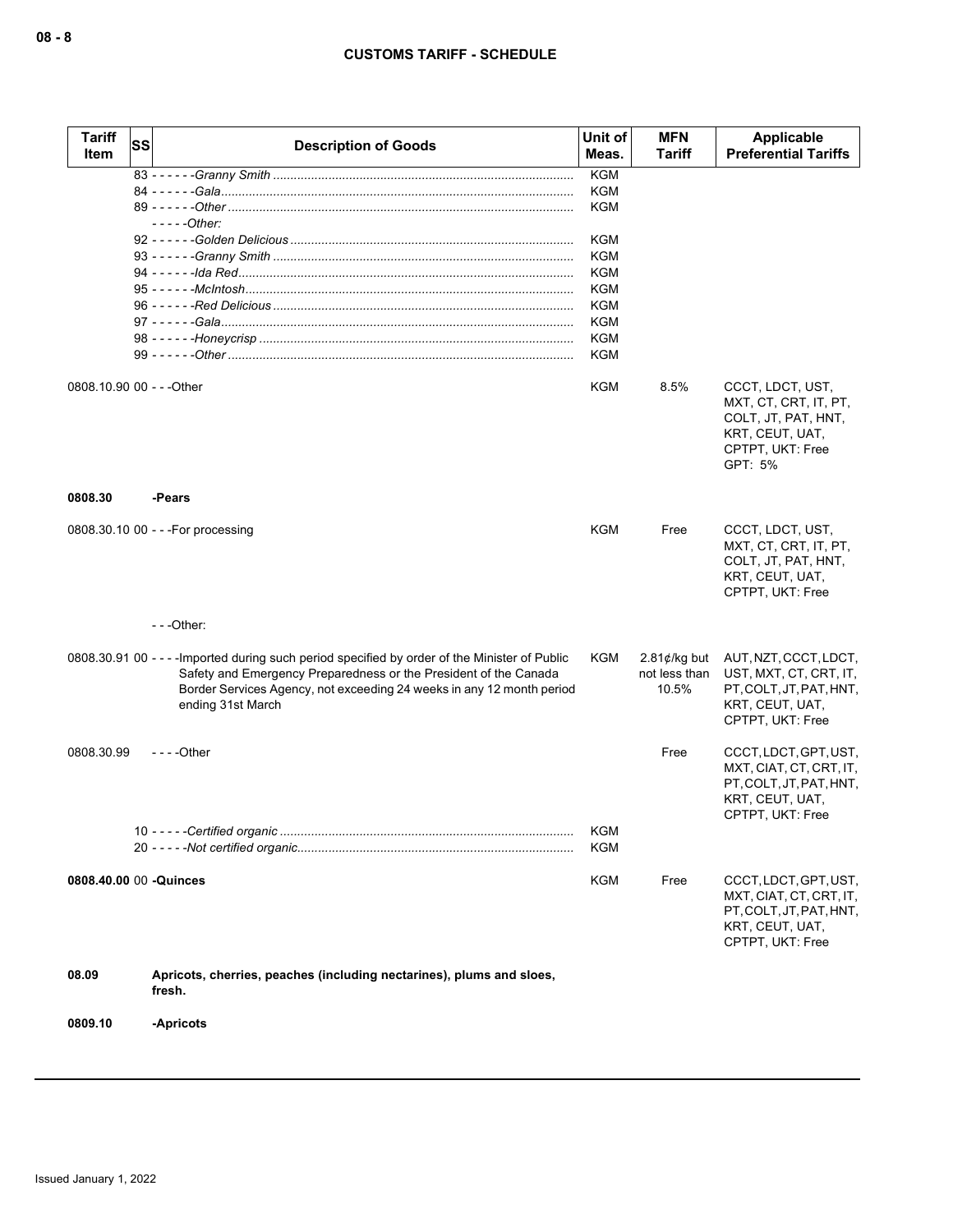| <b>Tariff</b><br>SS         | <b>Description of Goods</b>                                                                                                                                                                                                                                      | Unit of    | <b>MFN</b>                                       | <b>Applicable</b>                                                                                                      |
|-----------------------------|------------------------------------------------------------------------------------------------------------------------------------------------------------------------------------------------------------------------------------------------------------------|------------|--------------------------------------------------|------------------------------------------------------------------------------------------------------------------------|
| Item                        |                                                                                                                                                                                                                                                                  | Meas.      | <b>Tariff</b>                                    | <b>Preferential Tariffs</b>                                                                                            |
|                             | 0809.10.10 00 - - - For processing                                                                                                                                                                                                                               | <b>KGM</b> | Free                                             | CCCT, LDCT, GPT, UST,<br>MXT, CT, CRT, IT, PT,<br>COLT, JT, PAT, HNT,<br>KRT, CEUT, UAT,<br>CPTPT, UKT: Free           |
|                             | $- -$ Other:                                                                                                                                                                                                                                                     |            |                                                  |                                                                                                                        |
|                             | 0809.10.91 00 - - - - Imported during such period specified by order of the Minister of Public<br>Safety and Emergency Preparedness or the President of the Canada<br>Border Services Agency, not exceeding 10 weeks in any 12 month period<br>ending 31st March | KGM        | 4.68 $\not\in$ /kg but<br>not less than<br>10.5% | CCCT, LDCT, UST,<br>MXT, CT, CRT, IT, PT,<br>COLT, JT, PAT, HNT,<br>KRT, CEUT, UAT,<br>CPTPT, UKT: Free<br>GPT: 5%     |
| 0809.10.99 00 - - - - Other |                                                                                                                                                                                                                                                                  | KGM        | Free                                             | CCCT, LDCT, GPT, UST,<br>MXT, CIAT, CT, CRT, IT,<br>PT, COLT, JT, PAT, HNT,<br>KRT, CEUT, UAT,<br>CPTPT, UKT: Free     |
|                             | -Cherries:                                                                                                                                                                                                                                                       |            |                                                  |                                                                                                                        |
| 0809.21                     | - -Sour cherries (Prunus cerasus)                                                                                                                                                                                                                                |            |                                                  |                                                                                                                        |
|                             | - - - In their natural state:                                                                                                                                                                                                                                    |            |                                                  |                                                                                                                        |
|                             | 0809.21.11 00 - - - - Imported during such period specified by order of the Minister of Public<br>Safety and Emergency Preparedness or the President of the Canada<br>Border Services Agency, not exceeding 10 weeks in any 12 month period<br>ending 31st March | KGM        | 5.64 $\phi$ /kg but<br>not less than<br>8%       | CCCT, LDCT, UST,<br>MXT, CT, CRT, IT, NT,<br>PT, COLT, JT, PAT, HNT,<br>KRT, CEUT, UAT,<br>CPTPT, UKT: Free<br>GPT: 5% |
| 0809.21.19 00 - - - - Other |                                                                                                                                                                                                                                                                  | KGM        | Free                                             | CCCT, LDCT, GPT, UST,<br>MXT, CIAT, CT, CRT, IT,<br>NT, PT, COLT, JT, PAT,<br>HNT, KRT, CEUT, UAT,<br>CPTPT, UKT: Free |
| 0809.21.90 00 - - - Other   |                                                                                                                                                                                                                                                                  | KGM        | 6%                                               | CCCT, LDCT, UST,<br>MXT, CT, CRT, IT, NT,<br>PT, COLT, JT, PAT, HNT,<br>KRT, CEUT, UAT,<br>CPTPT, UKT: Free<br>GPT: 5% |
| 0809.29                     | - -Other                                                                                                                                                                                                                                                         |            |                                                  |                                                                                                                        |
|                             | 0809.29.10 00 - - - Sweet, for processing                                                                                                                                                                                                                        | KGM        | Free                                             | CCCT, LDCT, GPT, UST,<br>MXT, CT, CRT, IT, NT,<br>PT, COLT, JT, PAT, HNT,<br>KRT, CEUT, UAT,<br>CPTPT, UKT: Free       |
|                             | ---Other, in their natural state:                                                                                                                                                                                                                                |            |                                                  |                                                                                                                        |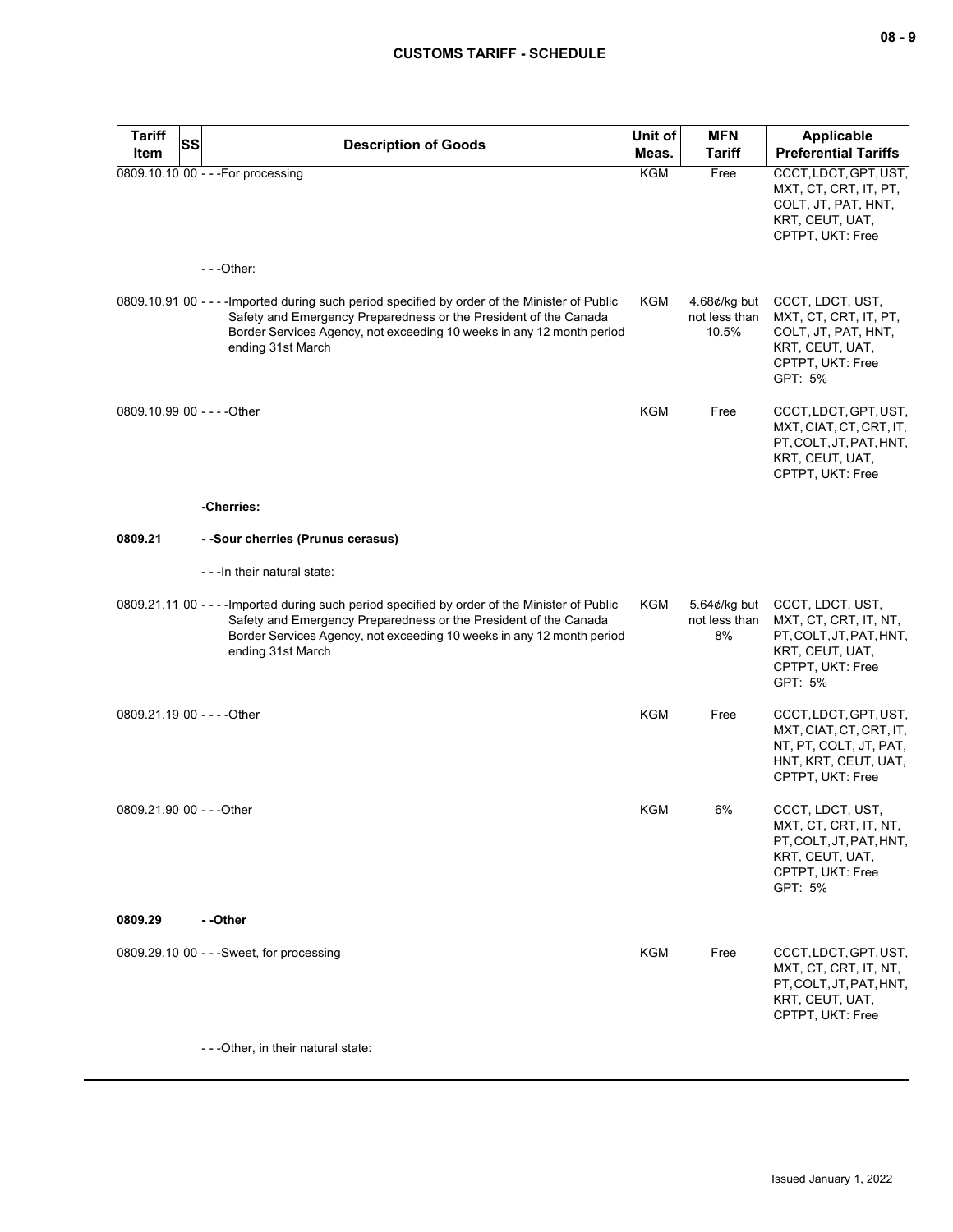| <b>Tariff</b><br>Item     | SS | <b>Description of Goods</b>                                                                                                                                                                                                                                      | Unit of<br>Meas.         | <b>MFN</b><br><b>Tariff</b>                | Applicable<br><b>Preferential Tariffs</b>                                                                                         |
|---------------------------|----|------------------------------------------------------------------------------------------------------------------------------------------------------------------------------------------------------------------------------------------------------------------|--------------------------|--------------------------------------------|-----------------------------------------------------------------------------------------------------------------------------------|
|                           |    | 0809.29.21 00 - - - - Imported during such period specified by order of the Minister of Public<br>Safety and Emergency Preparedness or the President of the Canada<br>Border Services Agency, not exceeding 8 weeks in any 12 month period<br>ending 31st March  | <b>KGM</b>               | 5.62 $¢$ /kg but<br>not less than<br>8.5%  | CCCT, LDCT, UST,<br>MXT, CT, CRT, IT, NT,<br>PT, COLT, JT, PAT, HNT,<br>KRT, CEUT, UAT,<br>CPTPT, UKT: Free                       |
| 0809.29.29                |    | $--$ Other                                                                                                                                                                                                                                                       |                          | Free                                       | GPT: 5%<br>CCCT, LDCT, GPT, UST,<br>MXT, CIAT, CT, CRT, IT,<br>NT, PT, COLT, JT, PAT,<br>HNT, KRT, CEUT, UAT,<br>CPTPT, UKT: Free |
|                           |    |                                                                                                                                                                                                                                                                  | KGM<br>KGM               |                                            |                                                                                                                                   |
| 0809.29.90 00 - - - Other |    |                                                                                                                                                                                                                                                                  | <b>KGM</b>               | 6%                                         | CCCT, LDCT, UST,<br>MXT, CT, CRT, IT, NT,<br>PT, COLT, JT, PAT, HNT,<br>KRT, CEUT, UAT,<br>CPTPT, UKT: Free<br>GPT: 5%            |
| 0809.30                   |    | -Peaches, including nectarines                                                                                                                                                                                                                                   |                          |                                            |                                                                                                                                   |
|                           |    | 0809.30.10 00 - - - Peaches, not including nectarines, for processing                                                                                                                                                                                            | <b>KGM</b>               | Free                                       | CCCT, LDCT, GPT, UST,<br>MXT, CIAT, CT, CRT, IT,<br>PT, COLT, JT, PAT, HNT,<br>KRT, CEUT, UAT,<br>CPTPT, UKT: Free                |
|                           |    | - - - Other peaches, in their natural state, not including nectarines:                                                                                                                                                                                           |                          |                                            |                                                                                                                                   |
|                           |    | 0809.30.21 00 - - - - Imported during such period specified by order of the Minister of Public<br>Safety and Emergency Preparedness or the President of the Canada<br>Border Services Agency, not exceeding 14 weeks in any 12 month period<br>ending 31st March | KGM                      | 5.62 $¢$ /kg but<br>not less than<br>10.5% | CCCT, LDCT, UST,<br>MXT, CIAT, CT, CRT, IT,<br>PT, COLT, JT, PAT, HNT,<br>KRT, CEUT, UAT,<br>CPTPT, UKT: Free<br>GPT: 8%          |
| 0809.30.29                |    | - - - -Other                                                                                                                                                                                                                                                     |                          | Free                                       | CCCT, LDCT, GPT, UST,<br>MXT, CIAT, CT, CRT, IT,<br>PT, COLT, JT, PAT, HNT,<br>KRT, CEUT, UAT,<br>CPTPT, UKT: Free                |
|                           |    |                                                                                                                                                                                                                                                                  | <b>KGM</b><br><b>KGM</b> |                                            |                                                                                                                                   |
|                           |    | 0809.30.30 00 - - - Nectarines, in their natural state                                                                                                                                                                                                           | KGM                      | Free                                       | CCCT, LDCT, GPT, UST,<br>MXT, CIAT, CT, CRT, IT,<br>PT, COLT, JT, PAT, HNT,<br>KRT, CEUT, UAT,<br>CPTPT, UKT: Free                |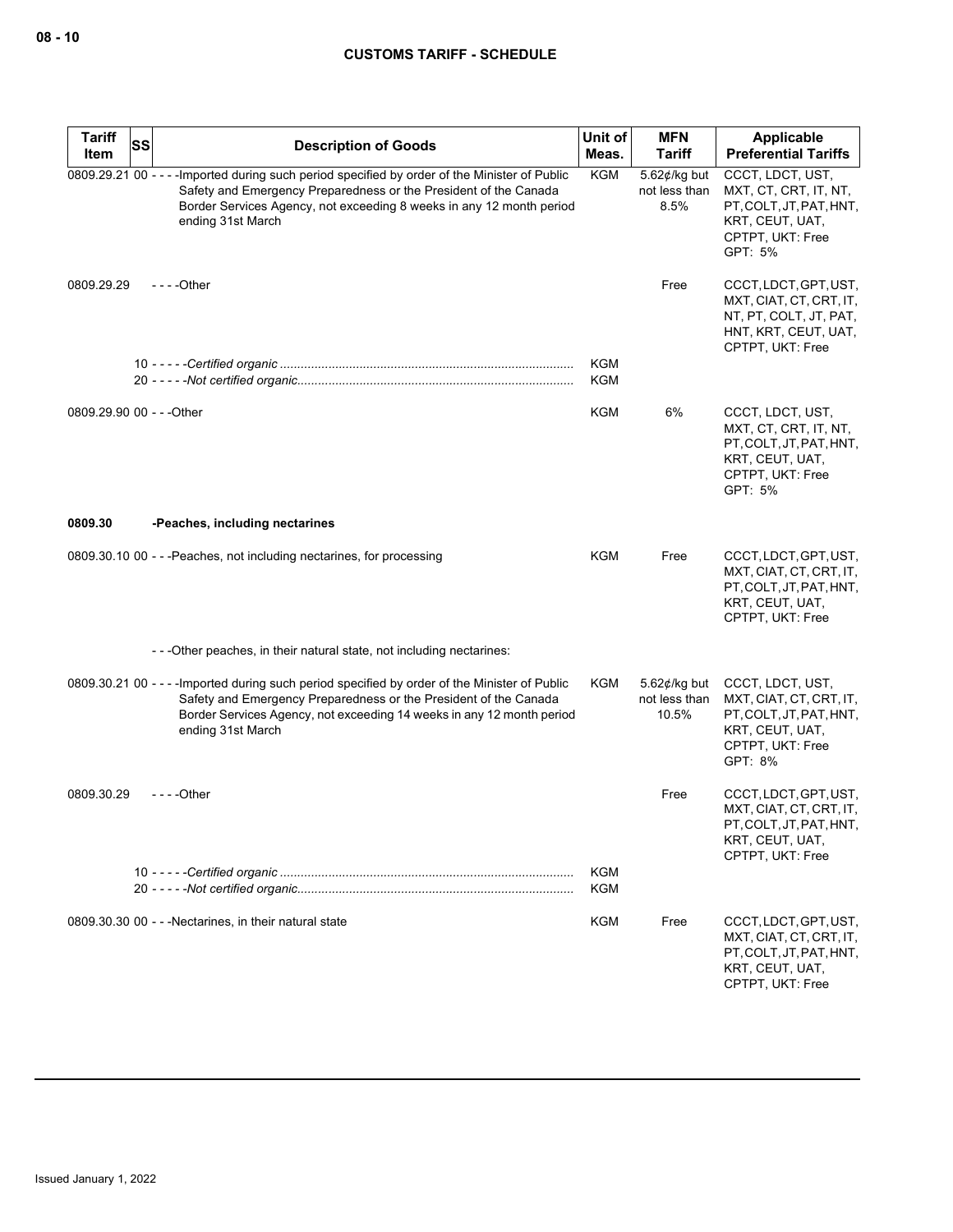| <b>Tariff</b><br>SS<br>Item | <b>Description of Goods</b>                                                                                                                                                                                                                                      | Unit of<br>Meas. | <b>MFN</b><br><b>Tariff</b>                      | <b>Applicable</b><br><b>Preferential Tariffs</b>                                                                     |
|-----------------------------|------------------------------------------------------------------------------------------------------------------------------------------------------------------------------------------------------------------------------------------------------------------|------------------|--------------------------------------------------|----------------------------------------------------------------------------------------------------------------------|
| 0809.30.90 00 - - - Other   |                                                                                                                                                                                                                                                                  | <b>KGM</b>       | 8.5%                                             | CCCT, LDCT, UST,<br>MXT, CIAT, CT, CRT, IT,<br>PT.COLT.JT.PAT.HNT.<br>KRT, CEUT, UAT,<br>CPTPT, UKT: Free<br>GPT: 5% |
| 0809.40                     | -Plums and sloes                                                                                                                                                                                                                                                 |                  |                                                  |                                                                                                                      |
|                             | 0809.40.10 00 - - - Prune plums, for processing                                                                                                                                                                                                                  | <b>KGM</b>       | Free                                             | CCCT, LDCT, GPT, UST,<br>MXT, CT, CRT, IT, PT,<br>COLT, JT, PAT, HNT,<br>KRT, CEUT, UAT,<br>CPTPT, UKT: Free         |
|                             | - - - Other prune plums, in their natural state:                                                                                                                                                                                                                 |                  |                                                  |                                                                                                                      |
|                             | 0809.40.21 00 - - - - Imported during such period specified by order of the Minister of Public<br>Safety and Emergency Preparedness or the President of the Canada<br>Border Services Agency, not exceeding 12 weeks in any 12 month period<br>ending 31st March | KGM              | 2.81 $\not\in$ /kg but<br>not less than<br>10.5% | CCCT, LDCT, UST,<br>MXT, CT, CRT, IT, PT,<br>COLT, JT, PAT, HNT,<br>KRT, CEUT, UAT,<br>CPTPT, UKT: Free<br>GPT: 6%   |
| 0809.40.29 00 - - - - Other |                                                                                                                                                                                                                                                                  | <b>KGM</b>       | Free                                             | CCCT, LDCT, GPT, UST,<br>MXT, CIAT, CT, CRT, IT,<br>PT, COLT, JT, PAT, HNT,<br>KRT, CEUT, UAT,<br>CPTPT, UKT: Free   |
|                             | - - - Plums, other than prune plums, and sloes, in their natural state:                                                                                                                                                                                          |                  |                                                  |                                                                                                                      |
|                             | 0809.40.31 00 - - - - Imported during such period specified by order of the Minister of Public<br>Safety and Emergency Preparedness or the President of the Canada<br>Border Services Agency, not exceeding 12 weeks in any 12 month period<br>ending 31st March | KGM              | $3.75$ ¢/kg but<br>not less than<br>10.5%        | CCCT, LDCT, UST,<br>MXT, CT, CRT, IT, PT,<br>COLT, JT, PAT, HNT,<br>KRT, CEUT, UAT,<br>CPTPT, UKT: Free<br>GPT: 6%   |
| 0809.40.39 00 - - - - Other |                                                                                                                                                                                                                                                                  | <b>KGM</b>       | Free                                             | CCCT, LDCT, GPT, UST,<br>MXT, CIAT, CT, CRT, IT,<br>PT, COLT, JT, PAT, HNT,<br>KRT, CEUT, UAT,<br>CPTPT, UKT: Free   |
| 0809.40.90 00 - - - Other   |                                                                                                                                                                                                                                                                  | KGM              | 8.5%                                             | CCCT, LDCT, UST,<br>MXT, CT, CRT, IT, PT,<br>COLT, JT, PAT, HNT,<br>KRT, CEUT, UAT,<br>CPTPT, UKT: Free<br>GPT: 5%   |
| 08.10                       | Other fruit, fresh.                                                                                                                                                                                                                                              |                  |                                                  |                                                                                                                      |
| 0810.10                     | -Strawberries                                                                                                                                                                                                                                                    |                  |                                                  |                                                                                                                      |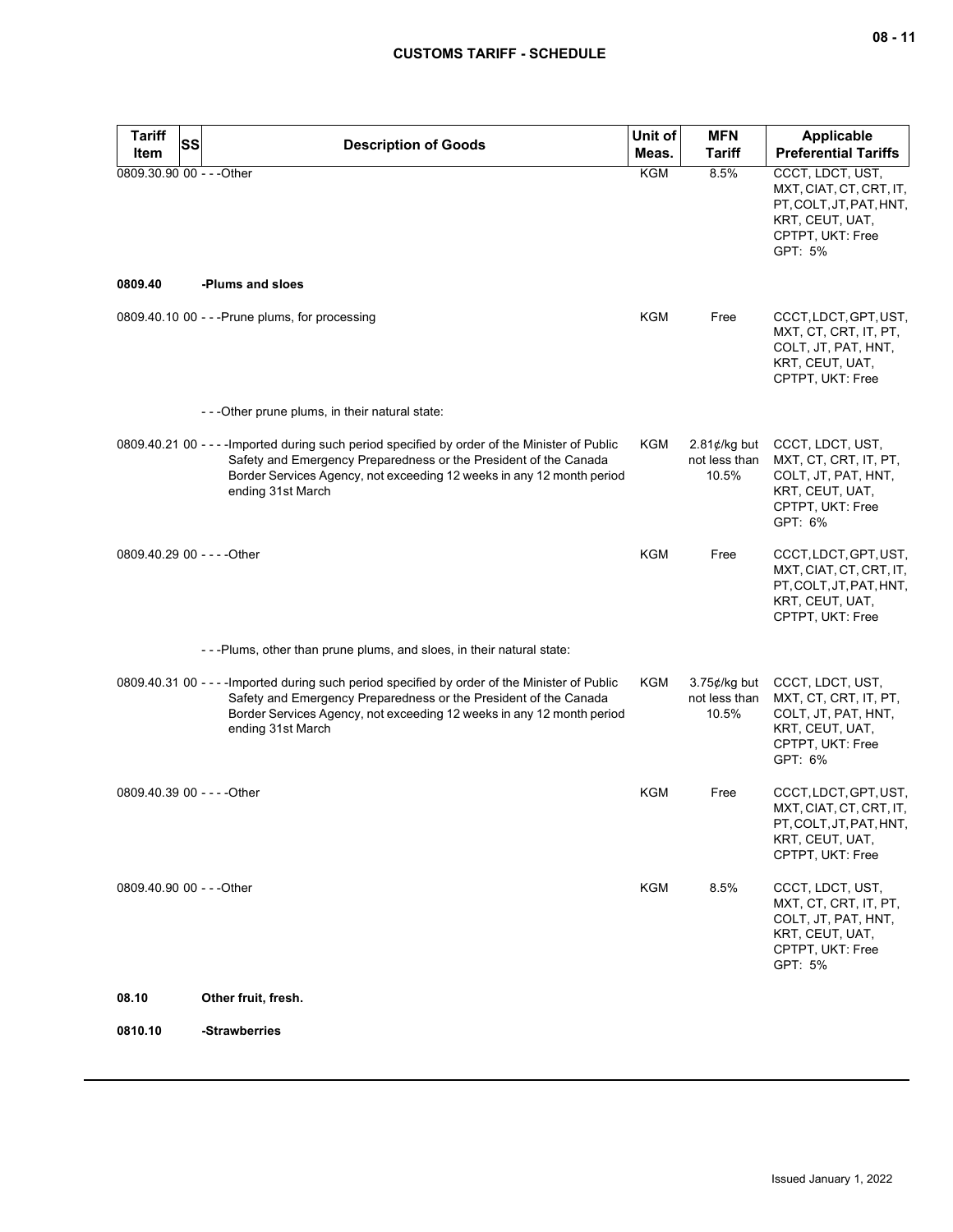| <b>Tariff</b> | <b>SS</b><br><b>Description of Goods</b>                                                                                                                                                                                                                        | Unit of    | <b>MFN</b>                                   | Applicable                                                                                                                     |
|---------------|-----------------------------------------------------------------------------------------------------------------------------------------------------------------------------------------------------------------------------------------------------------------|------------|----------------------------------------------|--------------------------------------------------------------------------------------------------------------------------------|
| Item          |                                                                                                                                                                                                                                                                 | Meas.      | <b>Tariff</b>                                | <b>Preferential Tariffs</b>                                                                                                    |
|               | 0810.10.10 00 - - - For processing<br>- - -Other:                                                                                                                                                                                                               | <b>KGM</b> | Free                                         | AUT, NZT, CCCT, LDCT,<br>UST, MXT, CIAT, CT,<br>CRT, IT, NT, PT, COLT,<br>JT, PAT, HNT, KRT,<br>CEUT, UAT, CPTPT,<br>UKT: Free |
|               |                                                                                                                                                                                                                                                                 |            |                                              |                                                                                                                                |
|               | 0810.10.91 00 - - - - Imported during such period specified by order of the Minister of Public<br>Safety and Emergency Preparedness or the President of the Canada<br>Border Services Agency, not exceeding 8 weeks in any 12 month period<br>ending 31st March | KGM        | 5.62 $\phi$ /kg but<br>not less than<br>8.5% | CCCT, LDCT, UST,<br>MXT, CIAT, CT, CRT, IT,<br>NT, PT, COLT, JT, PAT,<br>HNT, KRT, CEUT, UAT,<br>CPTPT, UKT: Free              |
| 0810.10.99    | $--$ Other                                                                                                                                                                                                                                                      |            | Free                                         | CCCT, LDCT, GPT, UST,<br>MXT, CIAT, CT, CRT, IT,<br>PT, COLT, JT, PAT, HNT,<br>KRT, CEUT, UAT,<br>CPTPT, UKT: Free             |
|               |                                                                                                                                                                                                                                                                 | <b>KGM</b> |                                              |                                                                                                                                |
|               |                                                                                                                                                                                                                                                                 | <b>KGM</b> |                                              |                                                                                                                                |
| 0810.20.00    | -Raspberries, blackberries, mulberries and loganberries                                                                                                                                                                                                         |            | Free                                         | CCCT, LDCT, GPT, UST,<br>MXT, CIAT, CT, CRT, IT,<br>PT, COLT, JT, PAT, HNT,<br>KRT, CEUT, UAT,<br>CPTPT, UKT: Free             |
|               | -----Raspberries and loganberries:                                                                                                                                                                                                                              |            |                                              |                                                                                                                                |
|               |                                                                                                                                                                                                                                                                 | <b>KGM</b> |                                              |                                                                                                                                |
|               |                                                                                                                                                                                                                                                                 | KGM        |                                              |                                                                                                                                |
|               |                                                                                                                                                                                                                                                                 | <b>KGM</b> |                                              |                                                                                                                                |
|               | 0810.30.00 00 -Black, white or red currants and gooseberries                                                                                                                                                                                                    | <b>KGM</b> | Free                                         | CCCT, LDCT, GPT, UST,<br>MXT, CIAT, CT, CRT, IT,<br>PT, COLT, JT, PAT, HNT,<br>KRT, CEUT, UAT,<br>CPTPT, UKT: Free             |
| 0810.40.00    | -Cranberries, bilberries and other fruits of the genus Vaccinium                                                                                                                                                                                                |            | Free                                         | CCCT, LDCT, GPT, UST,<br>MXT, CIAT, CT, CRT, IT,<br>NT, PT, COLT, JT, PAT,<br>HNT, KRT, CEUT, UAT,<br>CPTPT, UKT: Free         |
|               | -----Cranberries:                                                                                                                                                                                                                                               |            |                                              |                                                                                                                                |
|               |                                                                                                                                                                                                                                                                 | <b>KGM</b> |                                              |                                                                                                                                |
|               | - - - - - Blueberries:                                                                                                                                                                                                                                          | <b>KGM</b> |                                              |                                                                                                                                |
|               |                                                                                                                                                                                                                                                                 | KGM        |                                              |                                                                                                                                |
|               |                                                                                                                                                                                                                                                                 | <b>KGM</b> |                                              |                                                                                                                                |
|               |                                                                                                                                                                                                                                                                 | <b>KGM</b> |                                              |                                                                                                                                |
|               |                                                                                                                                                                                                                                                                 | KGM        |                                              |                                                                                                                                |
|               |                                                                                                                                                                                                                                                                 |            |                                              |                                                                                                                                |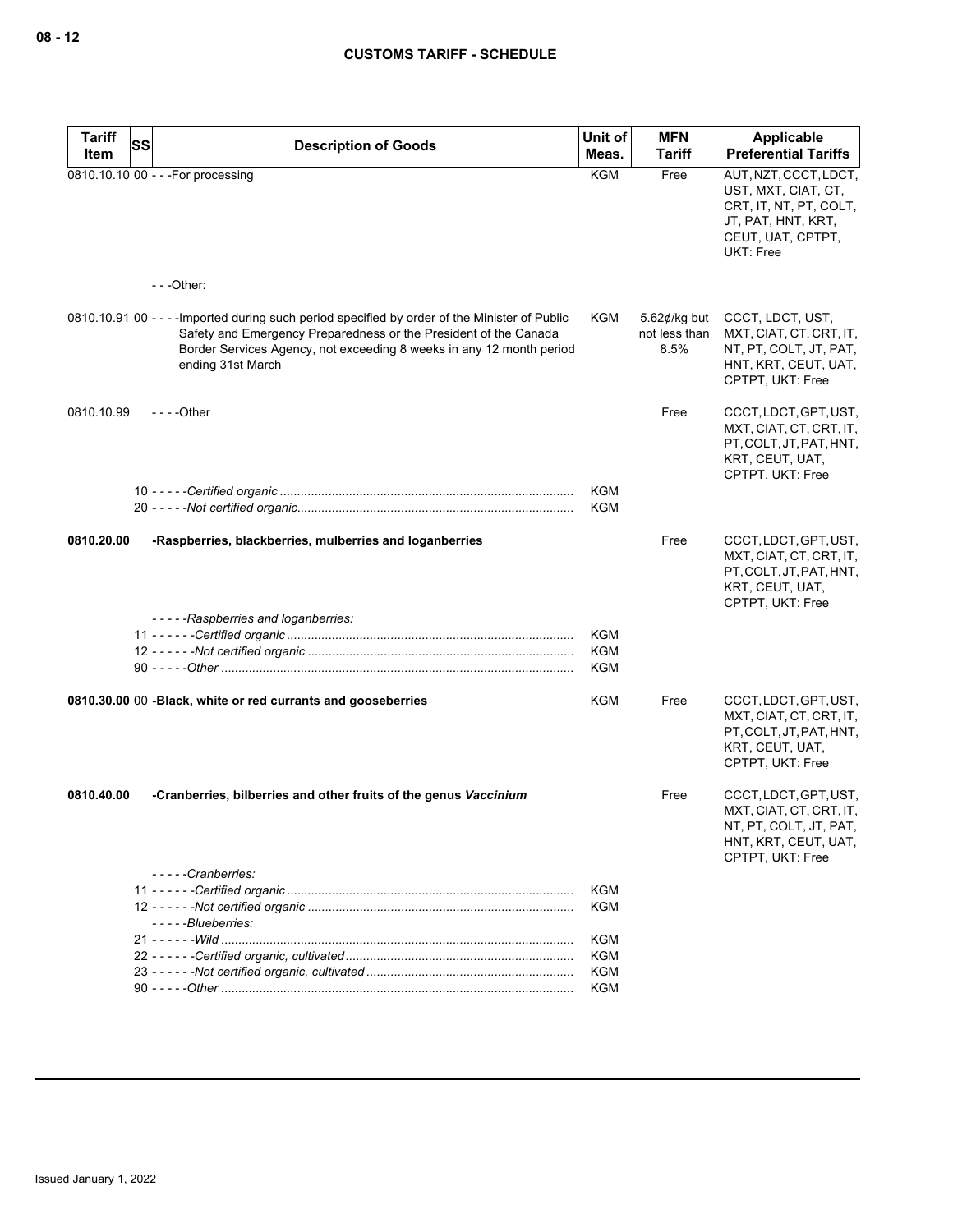| <b>Tariff</b><br>Item     | <b>SS</b> | <b>Description of Goods</b>                                                                                                                         | Unit of       | <b>MFN</b>                  | <b>Applicable</b>                                                                                                                 |
|---------------------------|-----------|-----------------------------------------------------------------------------------------------------------------------------------------------------|---------------|-----------------------------|-----------------------------------------------------------------------------------------------------------------------------------|
|                           |           | Meas.                                                                                                                                               | <b>Tariff</b> | <b>Preferential Tariffs</b> |                                                                                                                                   |
| 0810.50.00 00 -Kiwifruit  |           |                                                                                                                                                     | <b>KGM</b>    | Free                        | CCCT, LDCT, GPT, UST,<br>MXT, CIAT, CT, CRT, IT,<br>PT, COLT, JT, PAT, HNT,<br>KRT, CEUT, UAT,<br>CPTPT, UKT: Free                |
| 0810.60.00 00 -Durians    |           |                                                                                                                                                     | <b>KGM</b>    | Free                        | CCCT, LDCT, GPT, UST,<br>MXT, CIAT, CT, CRT, IT,<br>PT, COLT, JT, PAT, HNT,<br>KRT, CEUT, UAT,<br>CPTPT, UKT: Free                |
|                           |           | 0810.70.00 00 - Persimmons                                                                                                                          | <b>KGM</b>    | Free                        | CCCT, LDCT, GPT, UST,<br>MXT, CIAT, CT, CRT, IT,<br>PT, COLT, JT, PAT, HNT,<br>KRT, CEUT, UAT,<br>CPTPT, UKT: Free                |
| 0810.90.00 00 -Other      |           |                                                                                                                                                     | <b>KGM</b>    | Free                        | CCCT, LDCT, GPT, UST,<br>MXT, CIAT, CT, CRT, IT,<br>PT, COLT, JT, PAT, HNT,<br>KRT, CEUT, UAT,<br>CPTPT, UKT: Free                |
| 08.11                     |           | Fruit and nuts, uncooked or cooked by steaming or boiling in water,<br>frozen, whether or not containing added sugar or other sweetening<br>matter. |               |                             |                                                                                                                                   |
| 0811.10                   |           | -Strawberries                                                                                                                                       |               |                             |                                                                                                                                   |
|                           |           | 0811.10.10 00 - - - For processing                                                                                                                  | <b>KGM</b>    | Free                        | CCCT, LDCT, UST,<br>MXT, CT, CRT, IT, PT,<br>COLT, JT, PAT, HNT,<br>KRT, CEUT, UAT,<br>CPTPT, UKT: Free                           |
| 0811.10.90 00 - - - Other |           |                                                                                                                                                     | <b>KGM</b>    | 12.5%                       | CCCT, LDCT, UST,<br>MXT, CT, CRT, IT, PT,<br>COLT, JT, PAT, HNT,<br>KRT, CEUT, UAT,<br>CPTPT, UKT: Free                           |
| 0811.20.00                |           | -Raspberries, blackberries, mulberries, loganberries, black, white or red<br>currants and gooseberries                                              |               | 6%                          | CCCT, LDCT, UST,<br>MXT, CT, CRT, IT, PT,<br>COLT, JT, PAT, HNT,<br>KRT, CEUT, UAT,<br>CPTPT, UKT: Free<br>AUT: 3.5%<br>NZT: 3.5% |
|                           |           |                                                                                                                                                     | KGM<br>KGM    |                             |                                                                                                                                   |
| 0811.90                   |           | -Other                                                                                                                                              |               |                             |                                                                                                                                   |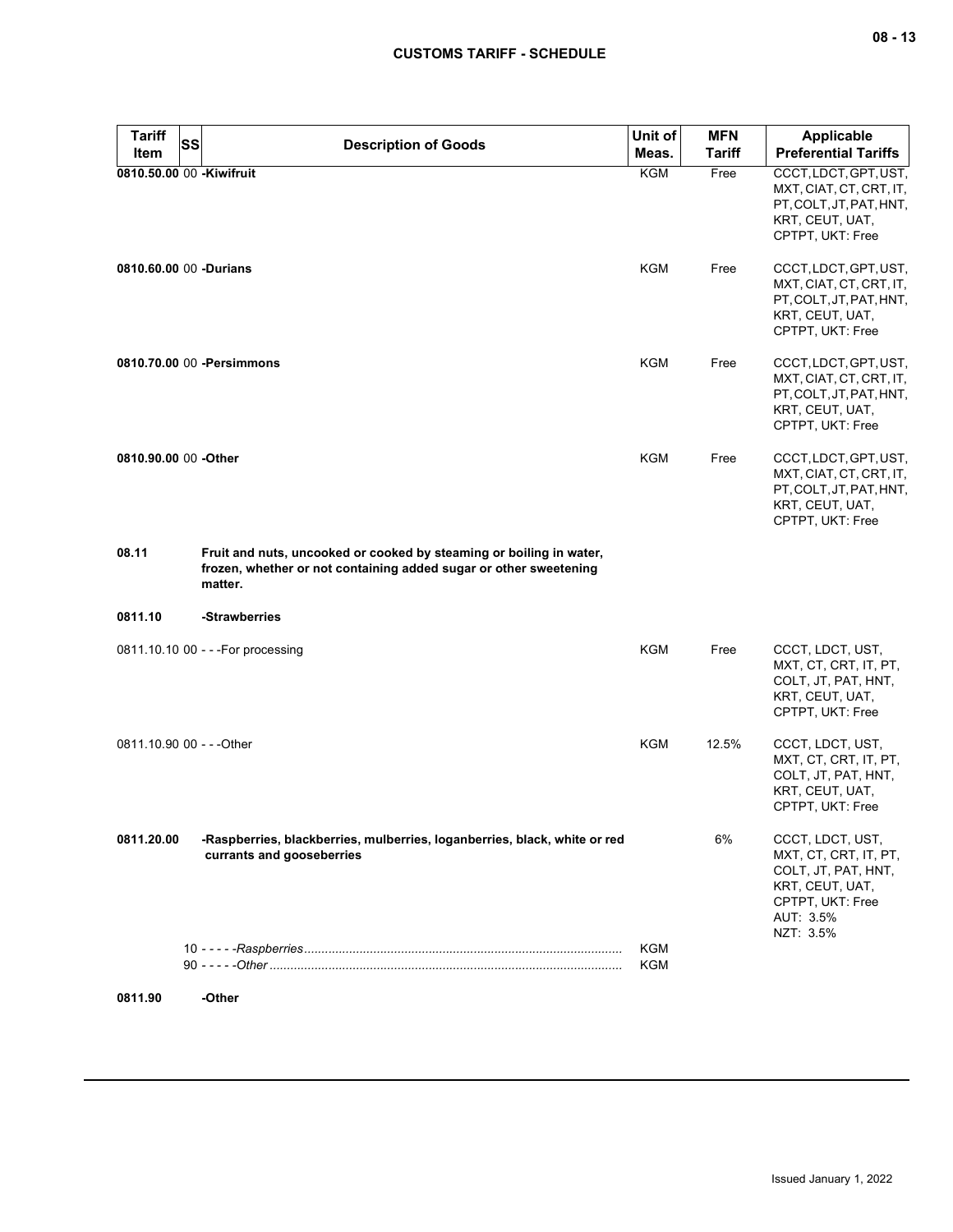| <b>Tariff</b>        | SS                                                                                                             | Unit of                  | <b>MFN</b>                                | Applicable                                                                                                         |
|----------------------|----------------------------------------------------------------------------------------------------------------|--------------------------|-------------------------------------------|--------------------------------------------------------------------------------------------------------------------|
| Item                 | <b>Description of Goods</b>                                                                                    | Meas.                    | <b>Tariff</b>                             | <b>Preferential Tariffs</b>                                                                                        |
| 0811.90.10           | - - - Cherries                                                                                                 |                          | $9.37$ ¢/kg but<br>not less than<br>12.5% | CCCT, LDCT, UST,<br>MXT, CT, CRT, IT, PT,<br>COLT, JT, PAT, HNT,<br>KRT, CEUT, UAT,<br>CPTPT, UKT: Free            |
|                      |                                                                                                                | <b>KGM</b><br><b>KGM</b> |                                           |                                                                                                                    |
|                      | 0811.90.20 00 - - - Peaches                                                                                    | KGM                      | 10.5%                                     | CCCT, LDCT, UST,<br>MXT, CT, CRT, IT, PT,<br>COLT, JT, PAT, HNT,<br>KRT, CEUT, UAT,<br>CPTPT, UKT: Free            |
| 0811.90.90           | ---Other                                                                                                       |                          | Free                                      | CCCT, LDCT, GPT, UST,<br>MXT, CIAT, CT, CRT, IT,<br>PT, COLT, JT, PAT, HNT,<br>KRT, CEUT, UAT,<br>CPTPT, UKT: Free |
|                      | -----Blueberries:                                                                                              |                          |                                           |                                                                                                                    |
|                      |                                                                                                                | KGM<br><b>KGM</b>        |                                           |                                                                                                                    |
|                      | -----Cranberries:                                                                                              |                          |                                           |                                                                                                                    |
|                      |                                                                                                                | KGM                      |                                           |                                                                                                                    |
|                      |                                                                                                                | KGM                      |                                           |                                                                                                                    |
|                      |                                                                                                                | <b>KGM</b>               |                                           |                                                                                                                    |
|                      | $---Other:$                                                                                                    |                          |                                           |                                                                                                                    |
|                      |                                                                                                                | <b>KGM</b>               |                                           |                                                                                                                    |
|                      |                                                                                                                | <b>KGM</b>               |                                           |                                                                                                                    |
| 08.12                | Fruit and nuts provisionally preserved, but unsuitable in that state for<br>immediate consumption.             |                          |                                           |                                                                                                                    |
|                      | 0812.10.00 00 - Cherries                                                                                       | KGM                      | Free                                      | CCCT, LDCT, GPT, UST,<br>MXT, CIAT, CT, CRT, IT,<br>PT, COLT, JT, PAT, HNT,<br>KRT, CEUT, UAT,<br>CPTPT, UKT: Free |
| 0812.90.00 00 -Other |                                                                                                                | KGM                      | Free                                      | CCCT, LDCT, GPT, UST,<br>MXT, CIAT, CT, CRT, IT,<br>PT, COLT, JT, PAT, HNT,<br>KRT, CEUT, UAT,<br>CPTPT, UKT: Free |
| 08.13                | Fruit, dried, other than that of headings 08.01 to 08.06; mixtures of nuts<br>or dried fruits of this Chapter. |                          |                                           |                                                                                                                    |
|                      | 0813.10.00 00 - Apricots                                                                                       | KGM                      | Free                                      | CCCT, LDCT, GPT, UST,<br>MXT, CIAT, CT, CRT, IT,<br>PT, COLT, JT, PAT, HNT,<br>KRT, CEUT, UAT,<br>CPTPT, UKT: Free |